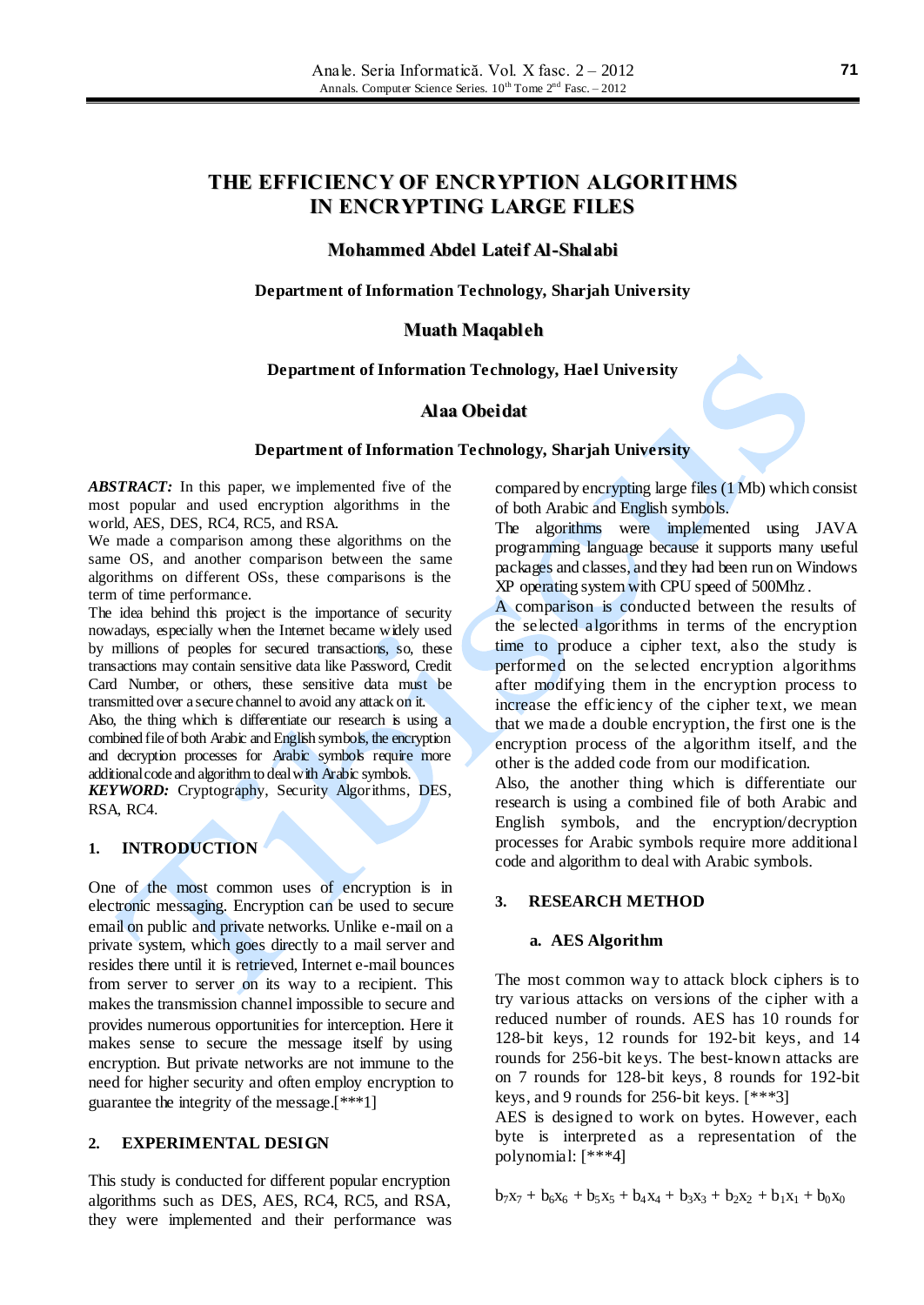where each bi is either 0 or 1.<sup>[\*\*\*5]</sup>

#### **b. DES Algorithm**

The following notation is convenient: Given two blocks L and R of bits. $[***6]$ 

#### **c. RC4 Algorithm**

RC4 is asymmetric encryption algorithm that uses a single key for both encryption and decryption. This algorithm works by uses the concept of substitution box named as S-box (one dimension array that range from 0 to 255. [\*\*\*7]



**Figure 1. Enciphering Computation**

#### **d. RC5 Algorithm**

In this section we describe the RC5 algorithm, which consists of three Components, a key expansion algorithm, an encryption algorithm, and a decryption Algorithm. [\*\*\*2] We assume that the input block is given in two w\_bit registers A and B, we also assume that key expansion has already been performed, so that the array  $S$   $[0, \ldots, t-1]$  has been computed. Here is the encryption algorithm in pseudo code. [\*\*\*9]

$$
A = A + S [0];
$$
  
\n
$$
B = B + S [1];
$$
  
\nFor i =1 to r do  
\n
$$
A = ((A XOR B) << B) + S [2 * i];
$$
  
\n
$$
B = ((B XOR A) << A) + S [2 * i + 1];
$$

The output is in the registers A and B.[\*\*\*8]

#### **e. RSA Algorithm**

The RSA algorithm was described in 1977 by Ron Rivest, Adi Shamir, and Len Adleman who were all at MIT at a time. [\*\*\*A] RSA depends on the oneway function, means that the encryption and decryption are done in separate functions, and uses large integers (e.g. 1024 bits), so, the security of the RSA depends on the cost of factoring large numbers [\*\*\*A]

#### **4. RESULTS AND ANALYSIS**

In this section we will discuss the performance of the five encryption algorithms in the term of the elapsed time for the encryption process.

#### **4.1 Performance**

We implemented these algorithms using JAVA programming languages, because it supports many useful packages and classes, each encryption algorithm in separate class to handle the comparison aims, and we use the same test data (1 MB text file) for all the classes (algorithms) and records the results, especially the elapsed time for each encryption algorithm, now we will see the results after running the algorithms on Windows XP Operating System with CPU speed of 500Mhz, but the comparisons we will see in the next section.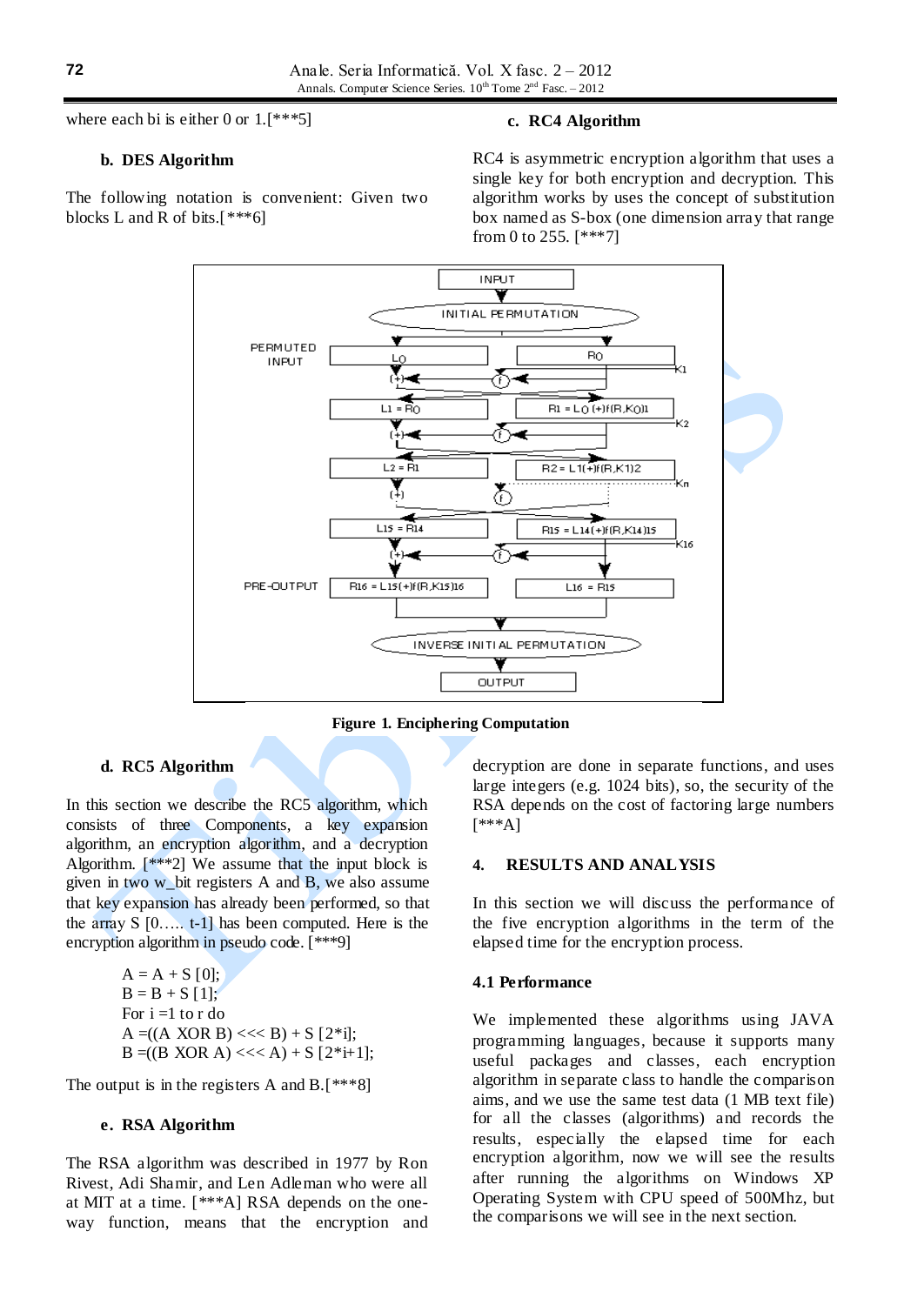In the figure 2, we see the GUI that the user contacts with. The interface consists of one Text Area, and four buttons (Open, Encrypt, Decrypt, and Clear), now when a user wants to encrypt a file using any encryption algorithm, he/she must click the Open button, after that, the Open Dialog as shown in figure 3 will appear to allow the user selects the file he/she wants, then the contents of the file will appear in the text area, after that, the user must click the Encrypt button to apply the encryption process, and the encrypted data will appear in the text area with the elapsed time consuming for this process.

The user must apply the same procedure when he/she wants to decrypt the encrypted data, he/she must click the Decrypt button, and then the decrypted data will appear in the text area with the elapsed time consuming for the decryption process.

We used these elapsed times to make a comparison among the different encryption algorithms, as we will see later.

Figure 4 shows the encryption processes for the *AES encryption algorithm* with the elapsed time for the process. Figure 5 shows the encryption processes for the *DES encryption algorithm* with the elapsed time for the process. Figure 6 shows the encryption processes for the *RC4 encryption* algorithm with the elapsed time for the process. Figure 7 shows the encryption processes for the *RC5 encryption* algorithm with the elapsed time for the process. Figure 8 shows the encryption processes for the *RSA encryption* algorithm with the elapsed time for the process.



**Figure 2. The Main Screen**



**Figure 3. The Open Dialog**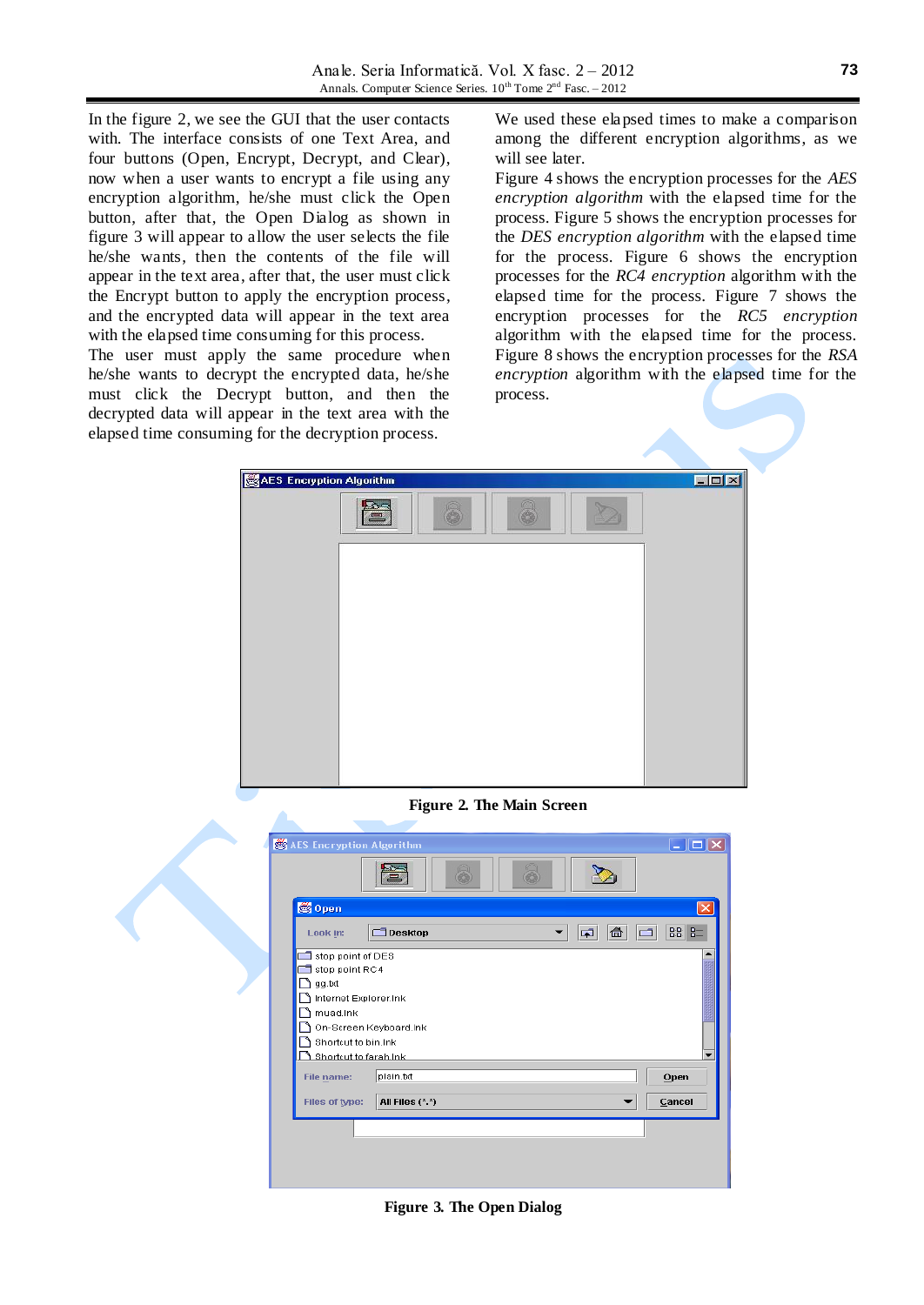





**Figure 5. The Encryption Process**



**Figure 6. The Encryption Process**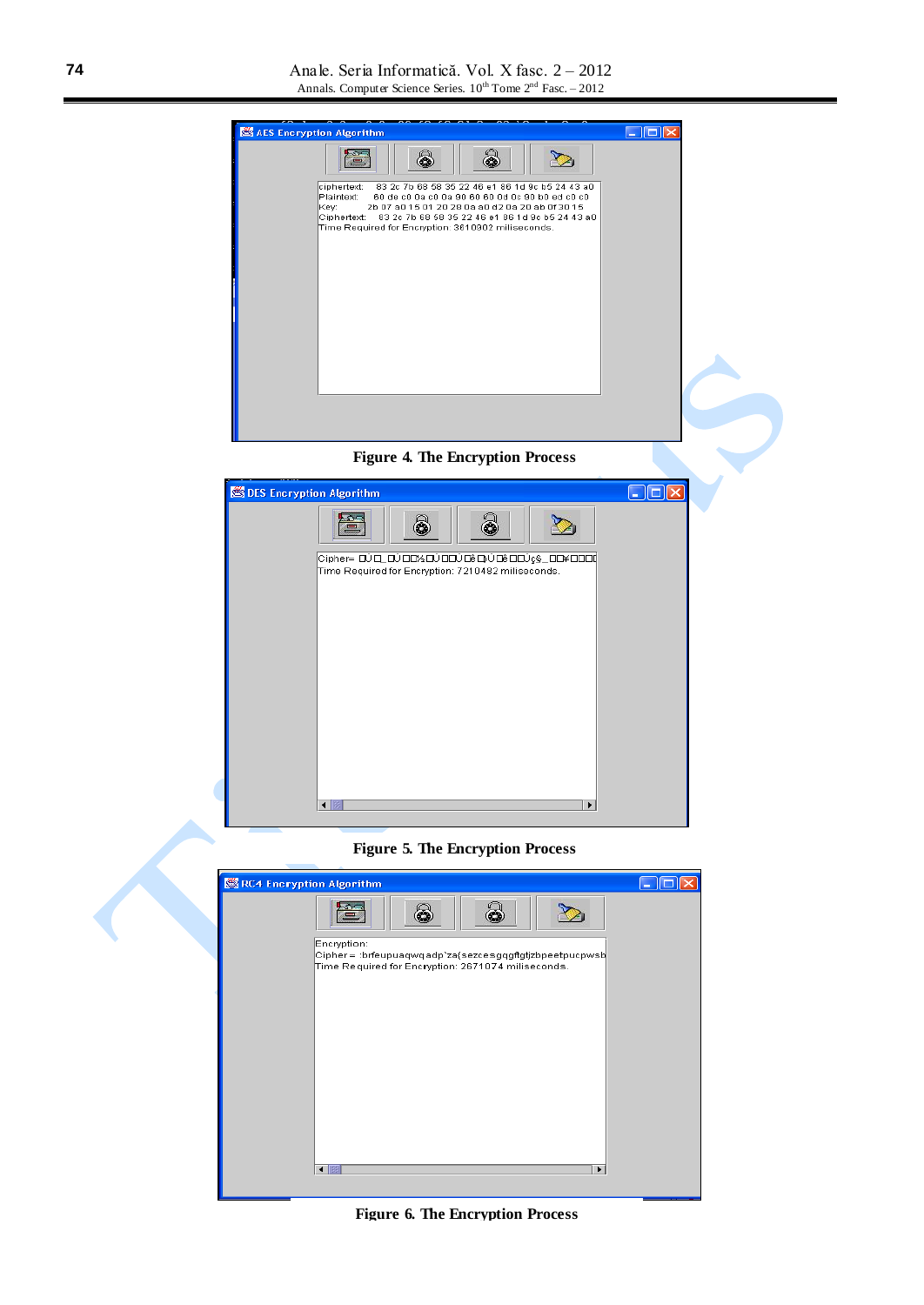![](_page_4_Picture_1.jpeg)

**Figure 7. The Encryption Process**

![](_page_4_Picture_3.jpeg)

**Figure 8. The Encryption Process**

![](_page_4_Figure_5.jpeg)

Figure 9. The Comparison Chart